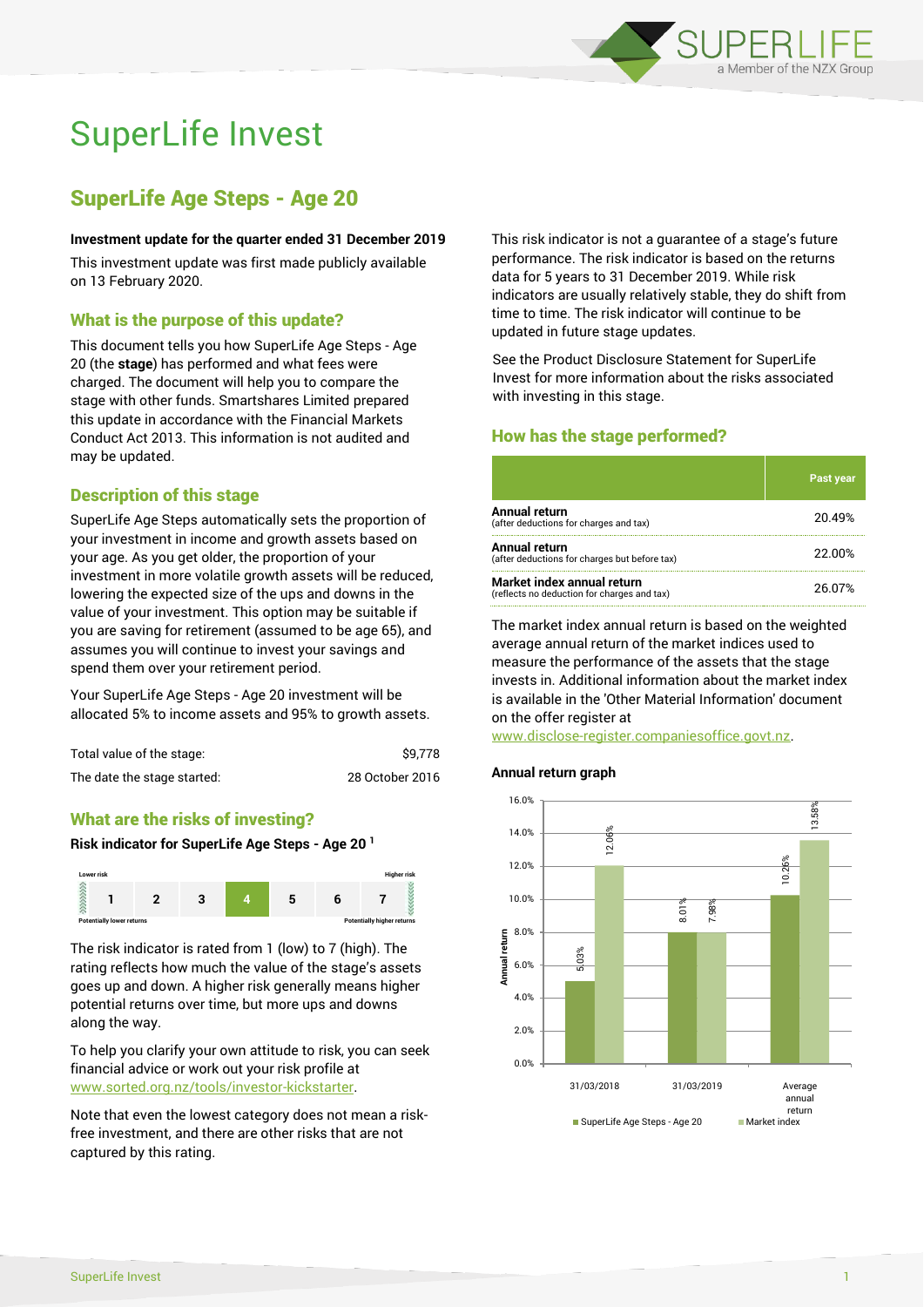

This shows the return after fund charges and tax for each year ending 31 March since the stage started. The last bar shows the average annual return since the stage started, up to 31 December 2019.

**Important:** This does not tell you how the fund will perform in the future.

Returns in this update are after tax at the highest prescribed investor rate (PIR) of tax for an individual New Zealand resident. Your tax may be lower.

# What fees are investors charged?

Investors in SuperLife Age Steps - Age 20 are charged fund charges. In the year to 31 March 2019 these were:

|                                                    | % per annum of stage's<br>net asset value |  |
|----------------------------------------------------|-------------------------------------------|--|
| <b>Total fund charges</b>                          | 0.53%                                     |  |
| Which are made up of:                              |                                           |  |
| <b>Total management and administration charges</b> | 0.53%                                     |  |
| Including:                                         |                                           |  |
| Manager's basic fee                                | 0.41%                                     |  |
| Other management and<br>administration charges     | 0.12%                                     |  |
| Other charges                                      | Dollar amount per investor                |  |
| Administration fee                                 | \$12 per annum                            |  |

Investors may also be charged individual action fees for specific actions or decisions (for example, if an investor has a financial adviser and has agreed to pay a fee to the adviser for providing financial advice). See the Product Disclosure Statement for SuperLife Invest for more information about those fees.

Small differences in fees and charges can have a big impact on your investment over the long term.

GST is included in the fund charges set out above.

# Example of how this applies to an investor

Jess had \$10,000 in the stage and did not make any further contributions. At the end of the year, Jess received a return after fund charges were deducted of \$2,049 (that is 20.49% of her initial \$10,000). Jess paid other charges of \$12. This gives Jess a total return after tax of \$2,037 for the year.

## What does the stage invest in?

#### **Actual investment mix**

This shows the types of assets that the stage invests in.



#### **Target investment mix**

This shows the mix of assets that the stage generally intends to invest in.

| <b>Asset Category</b>        | <b>Target asset mix</b> |
|------------------------------|-------------------------|
| Cash and cash equivalents    | 1.00%                   |
| New Zealand fixed interest   | 1.00%                   |
| International fixed interest | 3.00%                   |
| Australasian equities        | 24.00%                  |
| International equities       | 64.00%                  |
| Listed property              | 7.00%                   |
| Unlisted property            |                         |
| Commodities                  |                         |
| Other                        |                         |